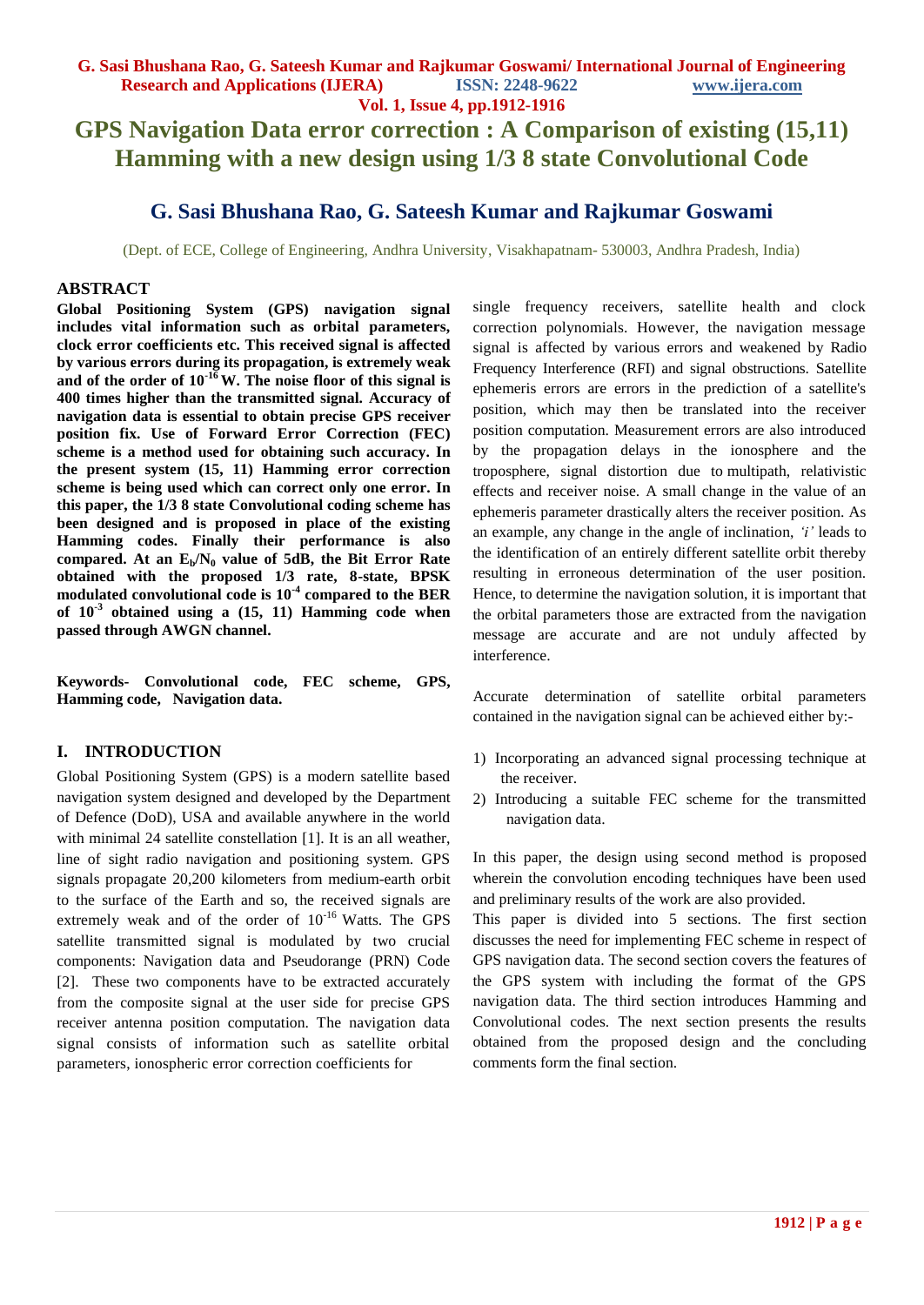### **G. Sasi Bhushana Rao, G. Sateesh Kumar and Rajkumar Goswami/ International Journal of Engineering Research and Applications (IJERA) ISSN: 2248-9622 www.ijera.com Vol. 1, Issue 4, pp.1912-1916**

#### **II. GPS NAVIGATION DATA**

Navigation data is defined as a binary coded message consisting of data on the satellite health status, ephemeris, clock bias parameters, and an almanac giving reducedprecision ephemeris data on all satellites in the constellation.

#### *A. Navigation Message Format*

The navigation message transmitted by each GPS satellite contains the ephemeris of that satellite and the almanac data of all the satellites in the GPS satellite constellation [3]. The ephemeris is the satellite orbital parameters that include the satellite's position, velocity, and clock bias parameters. The almanac includes reduced precision information about all the GPS satellites in the constellation. Navigation message is a continuous data stream transmitted at the rate of 50bps (bits per second). The navigation message is required to calculate the current position of the satellites and to determine signal travel times. The navigation message from each satellite carries the following information to earth:

- 1) Satellite time of transmission
- 2) Satellite position (determined from the broadcast orbital data (ephemeris))
- 3) Satellite health
- 4) Satellite clock correction
- 5) Propagation delay effects
- 6) Time transfer to UTC
- 7) Constellation status (almanac)

Navigation message has the following characteristics:

- 1) Data is a continuous stream of 50bps.
- 2) It is modulated onto the carrier wave of each individual satellite and transmitted in logically grouped units known as frames or pages
- 3) A complete navigation message consists of 25 frames
- 4) Each frame is 1500 bits long and takes 30 seconds for transmission. The frames are divided into 5 sub frames.
- 5) Each subframe is 300 bits long and takes 6 seconds for transmission. It is in turn divided into 10 words, each containing 30 bits [6]. Each subframe begins with a telemetry word and a hand over word
- 6) Transmission time for the entire data is therefore 12.5 minutes.

The structure of the navigation message is illustrated in Fig. 1.

Navigation message  $= 25$  pages  $\sim 12.5$ 



Fig. 1 Structure of the navigation message

A frame is divided into five subframes, each subframe is transmitting different information.

- 1) Subframe 1 contains the time values of the transmitting satellite including the parameters for correcting signal transit delay, onboard clock time as well as information on satellite health and an estimate of the positional accuracy of the satellite. It transmits the 10-bit week number.
- 2) Subframes 2 and 3 contain the ephemeris data of the transmitting satellite. This data provides extremely accurate information on the orbit of the satellite.
- 3) Subframe 4 contains the almanac data on satellite numbers 25 to 32, the difference between GPS and Universal Coordinated Time (UTC) and information regarding any measurement errors that are caused by the ionosphere.
- 4) Subframe 5 contains the almanac data on satellite numbers 1 to 24 (each subframe can transmit data from one satellite only). All 25 pages are transmitted along with the information on the health of satellite numbers 1 to 24.

### III. **ERROR CORRECTION CODING**

Even without malicious intervention, ensuring uncorrupted data is a difficult problem. Data is sent through noisy pathways and it is common for an occasional bit to flip. This effect has always been present, but its effects have heightened as technology increased [4]. There is a provable maximum accuracy called the Shannon limit, but while it is theoretically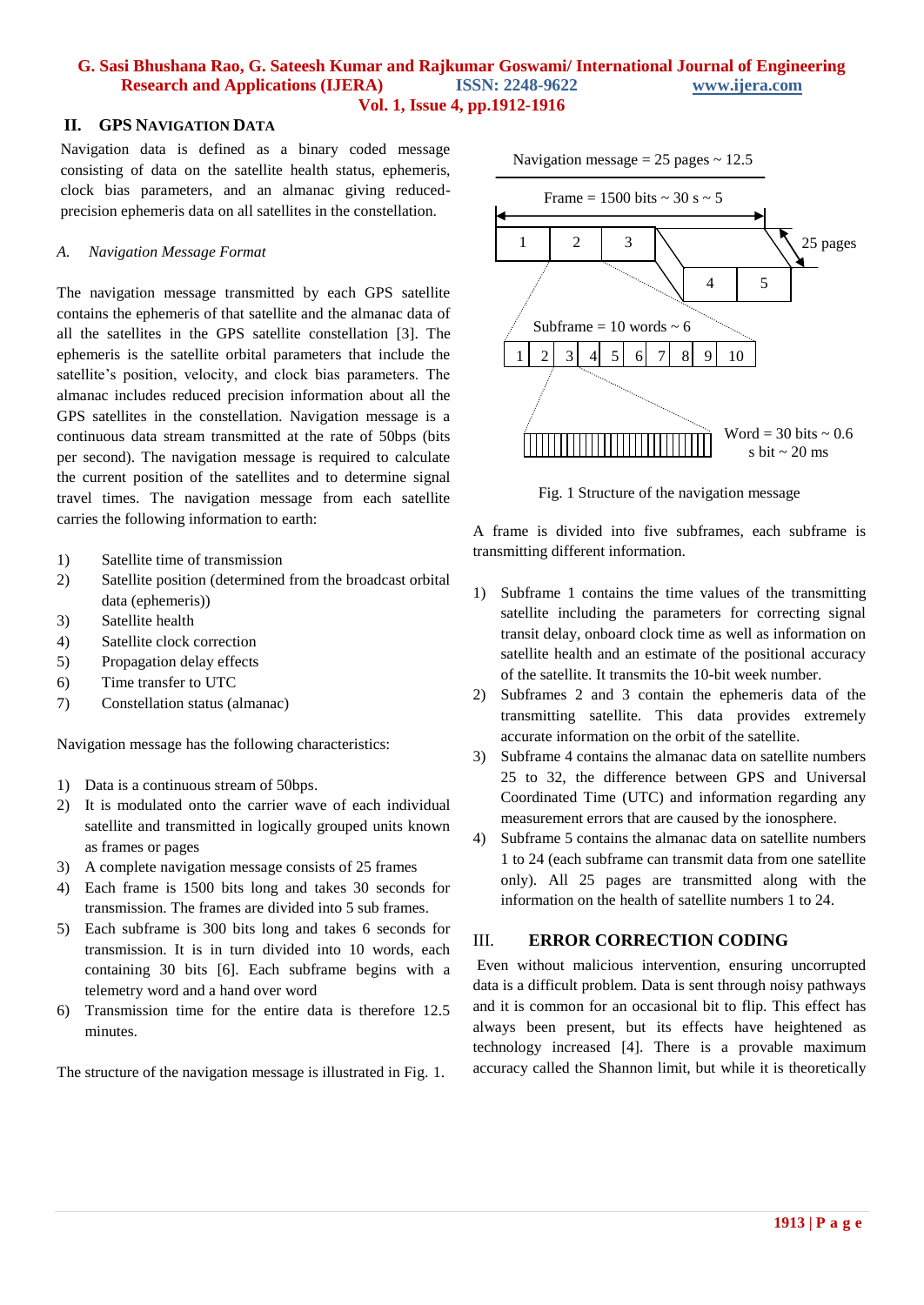#### **G. Sasi Bhushana Rao, G. Sateesh Kumar and Rajkumar Goswami/ International Journal of Engineering Research and Applications (IJERA) ISSN: 2248-9622 www.ijera.com Vol. 1, Issue 4, pp.1912-1916**

interesting to know that there is fundamentally a 'best' code, it does not create a practical code that functions at this limit.

Research has led to a number of techniques that introduce redundancy to allow for correction of errors without retransmission. Channel coding protects digital data from errors by selectively introducing redundancies in the transmitted data. Coding involves adding extra bits to the data stream so that the decoder can reduce or correct errors at the output of the receiver [5]. These extra bits have the disadvantage of decreasing the data rate and thereby, increasing the bandwidth of the encoded signal. Channel coding techniques can be divided into five categories; block, Convolutional, TCM, concatenated and turbo codes. In this paper, a comparison of Hamming and Convolutional schemes for reliable transmission of GPS message signal is carried out.

#### *A.* **Hamming Codes**

Hamming Codes send *m* information bits padded with a specific *k* parity-check bits. They have the ability to correct any single error. They manage this by having the *k* paritycheck bits set at positions 1, 2, . . .,  $2^{k-1}$  and checking every element whose binary representation has a "1" in position *k<sup>i</sup> -*1. For example, bit 4 would check the sum of the parities in positions 100, 101, 110, 111, 1100, 1101, . . . = 4, 5, 6, 7, 12,  $13, \ldots$ 

Encoding a message in this manner is computationally simple and understandable. Decoding it and determining where there is an error turns out to be just as simple. Assume the bits to be sent are 100110. Then the encoded string would be  $k_1$ ,  $k_2$ , 1,  $k_3$ , 0, 0, 1,  $k_4$ , 1, 0 where  $k_1 = 1$ ,  $k_2 = 0$ ,  $k_3 = 1$ ,  $k_4 = 1$ . So the final sent string would be 1011001110. Now let us simulate introducing a random error at position 5, causing the string to become 1011101110. To decode, you would check each parity bit accuracy (if they are not correct make  $k_i = 1$ ). So you get  $k_1$  $=$  (incorrect)  $= 1, k_2 =$  (correct)  $= 0, k_3 = 1, k_4 = 0$  which numerically is  $0101 = 5$ . Therefore you can determine that the flipped bit occurred at position 5.

This code is significantly more efficient then pure repetition. You only have to add on an additional log *n* bits, but it only has the capacity to correct one error per block of code. If two bits are flipped it will incorrectly decode to a different string. Hamming codes can detect any two bit errors even though they can still only correct a single error.

**Disadvantages.** Hamming codes have one distinct problem. They are relatively inefficient when sending small amounts of data, but they get increasingly inaccurate as the number of bits increases. They can only correctly locate one flipped bit for each codeword regardless of its length. Therefore you almost always have to encode strings of length *n* with about *n* parity checks in order to ensure accuracy of information.

#### *B.* **Convolutional Codes**

In Block code each individual block is encoded as an independent entity. Convolution codes encode bits based upon a state and the output is determined by summing a fixed set of previously bits. Each input bit is manipulated in a few different ways to produce several outputs bits. Therefore each output bit conveys the combined information of many different input bits.

Convolutional codes are powerful coding schemes for communication systems that encounter a fading channel. They are fundamentally different from block codes in that information sequences are not grouped into distinct blocks and encoded. Instead, a continuous sequence of information bits is mapped into a continuous sequence of encoder output bits. Fig. 2 shows the configuration of the convolutional encoder with a coding rate of 1/2 with constraint length (CL) of 3. The convolutional encoder consists of  $(CL - 1 = 2)$  shift registers and two modulo-2 adders connected to some of the shift registers. The input data sequence is fed to the shift registers, and two output data are calculated using the content of the shift registers. The generator polynomials determine the encoding process. The convolutional encoder shown in Fig. 2 has  $k = 1$  and  $n = 2$ .



Fig. 2 Configuration of the convolutional encoder with 1/3 code rate and  $CL = 3$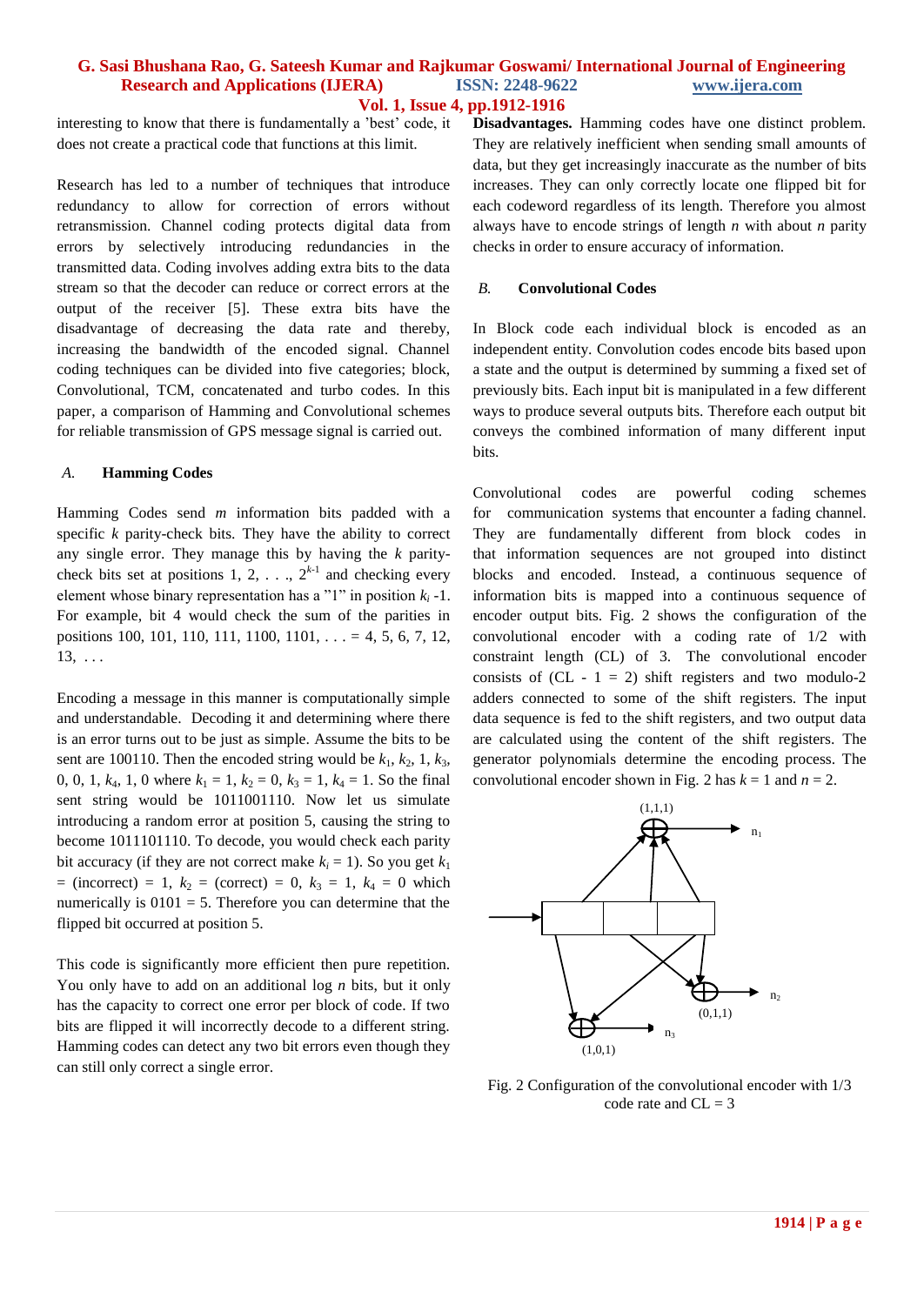# **G. Sasi Bhushana Rao, G. Sateesh Kumar and Rajkumar Goswami/ International Journal of Engineering Research and Applications (IJERA) ISSN: 2248-9622 www.ijera.com**

**Vol. 1, Issue 4, pp.1912-1916**

**Generator polynomials:** for rate 1/3, the generator polynomial

can be expressed as follows:

$$
G_1(x) = g_{k-1}^1 x^{k-1} + g_{k-2}^1 x^{k-2} + \dots + g_2^1 x^1 + g_1^1 x^1 + g_0^1
$$
  

$$
G_2(x) = g_{k-1}^2 x^{k-1} + g_{k-2}^2 x^{k-2} + \dots + g_2^2 x^1 + g_1^2 x^1 + g_0^2
$$
  

$$
G_3(x) = g_{k-1}^3 x^{k-1} + g_{k-2}^3 x^{k-2} + \dots + g_2^3 x^1 + g_1^3 x^1 + g_0^3
$$

where *x* indicates a 1-bit timing delay,  $G_1(x)$  is the generator polynomial for the first an *m*-bit delayed source bit is added on the modulo-2 basis to obtain the  $n^{th}$  encoded bit.

The polynomial generators of a convolutional code are usually selected based on the code's free distance properties. The first criterion is to select a code that does not have catastrophic error propagation and that has the maximum free distance for the given rate and constraint length, then the number of paths at the free distance, *dfree*. The selection procedure can be further refined by considering the number of paths at  $d_{free}+1$ , at  $d_{free}+2$ , and so on, until only one code or class of codes remains.

#### **IV. RESULTS AND DISCUSSION**

The block diagram of the process followed has been shown in Fig. 3.



Figure 3 Block diagram of the process

The aim of the paper is to compare the performance of the existing (15, 11) Hamming with the newly designed 1/3 8 state Convolution codes in respect of GPS navigation data. The extracted GPS navigation data is encoded by the error correction scheme.

| $E_b/N_0$      | <b>BER</b> |
|----------------|------------|
| 1              | 0.062781   |
| $\mathfrak{D}$ | 0.038327   |
| 3              | 0.020219   |
| 4              | 0.008869   |
| 5              | 0.003096   |
| 6              | 0.000818   |
| 7              | 0.000154   |
| 8              | 1.92E-05   |
| 9              | 1.44E-06   |
| 10             | 5.76E-08   |

Table 1 Performance of (15, 11) Hamming Code

This encoded data is then passed through the AWGN channel. The output of this channel is then decoded and the resulting data is compared with the extracted data. Fig. 4 shows the performance analysis in respect of the (15,11) Hamming Code for AWGN Channel. The graph is plotted between  $E_b/N_0$  in the range 1 to 10dB and BER in the range  $10^{-8}$  to 0.1.



Fig. 4 Performance analysis of (15,11) Hamming Code

The performance of the (15,11) Hamming code is tabulated in Table 1 for different values of Eb/No in the interval 1 to 10dB in steps of 1dB.

Fig. 5 shows the performance analysis in respect of the 1/3 8 state Convolutional Code modulated by BPSK for AWGN